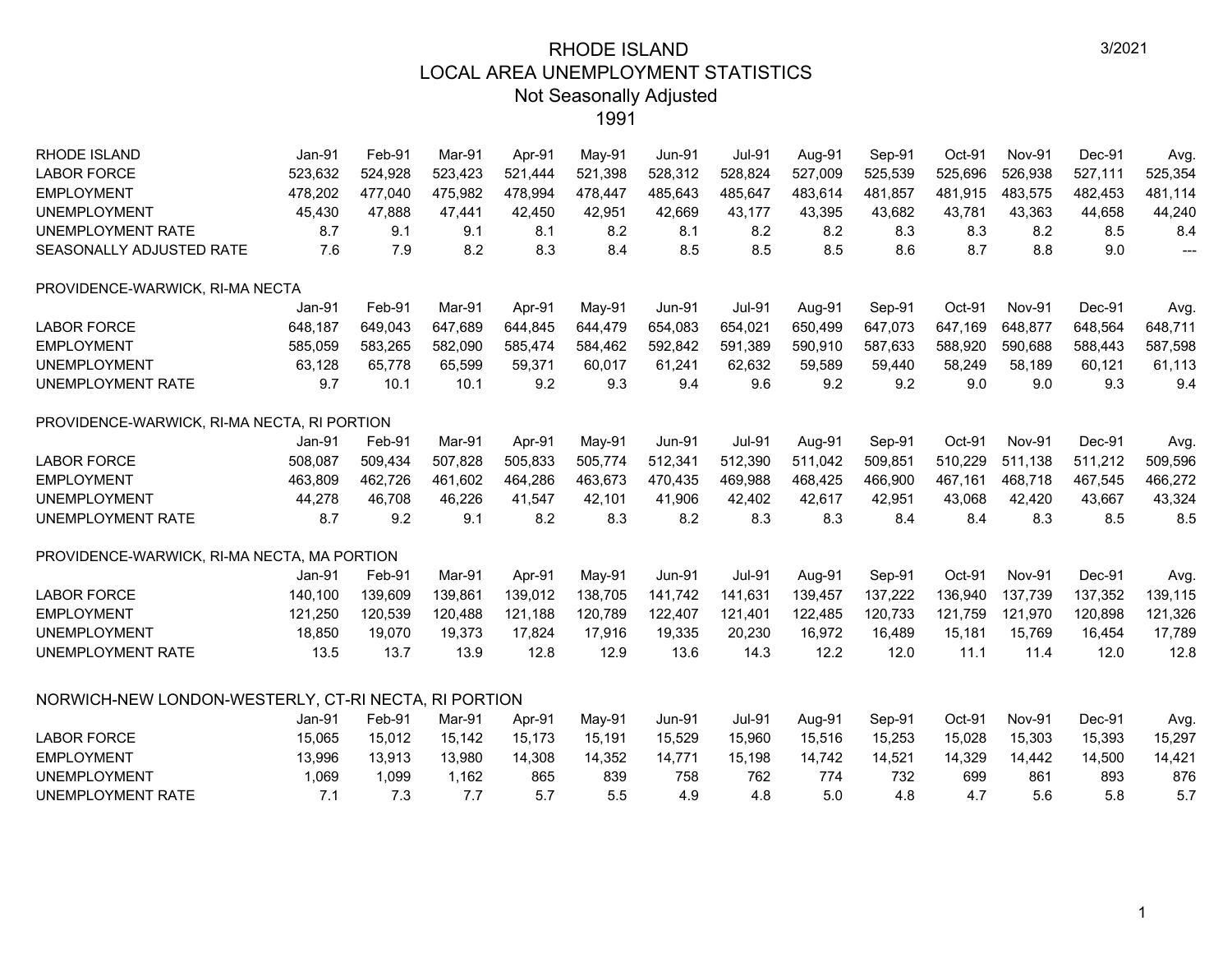| <b>BARRINGTON</b>        | Jan-91 | Feb-91 | Mar-91 | Apr-91 | May-91 | <b>Jun-91</b> | Jul-91        | Aug-91 | Sep-91 | Oct-91 | <b>Nov-91</b> | Dec-91 | Avg.   |
|--------------------------|--------|--------|--------|--------|--------|---------------|---------------|--------|--------|--------|---------------|--------|--------|
| <b>LABOR FORCE</b>       | 8,217  | 8,198  | 8,203  | 8,223  | 8,208  | 8,314         | 8,260         | 8,315  | 8,271  | 8,270  | 8,273         | 8,271  | 8,252  |
| <b>EMPLOYMENT</b>        | 7,762  | 7,741  | 7,720  | 7,767  | 7,737  | 7,829         | 7,806         | 7,793  | 7,773  | 7,794  | 7,834         | 7,817  | 7,781  |
| <b>UNEMPLOYMENT</b>      | 455    | 457    | 483    | 456    | 471    | 485           | 454           | 522    | 498    | 476    | 439           | 454    | 471    |
| <b>UNEMPLOYMENT RATE</b> | 5.5    | 5.6    | 5.9    | 5.5    | 5.7    | 5.8           | 5.5           | 6.3    | 6.0    | 5.8    | 5.3           | 5.5    | 5.7    |
| <b>BRISTOL</b>           | Jan-91 | Feb-91 | Mar-91 | Apr-91 | May-91 | <b>Jun-91</b> | <b>Jul-91</b> | Aug-91 | Sep-91 | Oct-91 | <b>Nov-91</b> | Dec-91 | Avg.   |
| <b>LABOR FORCE</b>       | 11,875 | 12,067 | 11,928 | 11,987 | 11,805 | 11,814        | 11,801        | 11,711 | 11,621 | 11,777 | 11,835        | 11,809 | 11,836 |
| <b>EMPLOYMENT</b>        | 10,680 | 10,654 | 10,623 | 10,687 | 10,649 | 10,773        | 10,744        | 10,724 | 10,698 | 10,723 | 10,779        | 10,758 | 10,708 |
| <b>UNEMPLOYMENT</b>      | 1,195  | 1,413  | 1,305  | 1,300  | 1,156  | 1,041         | 1,057         | 987    | 923    | 1,054  | 1,056         | 1,051  | 1,128  |
| <b>UNEMPLOYMENT RATE</b> | 10.1   | 11.7   | 10.9   | 10.8   | 9.8    | 8.8           | 9.0           | 8.4    | 7.9    | 8.9    | 8.9           | 8.9    | 9.5    |
| <b>BURRILLVILLE</b>      | Jan-91 | Feb-91 | Mar-91 | Apr-91 | May-91 | <b>Jun-91</b> | Jul-91        | Aug-91 | Sep-91 | Oct-91 | <b>Nov-91</b> | Dec-91 | Avg.   |
| <b>LABOR FORCE</b>       | 8,536  | 8,559  | 8,554  | 8,509  | 8,473  | 8,551         | 8,618         | 8,595  | 8,531  | 8,559  | 8,619         | 8,564  | 8,556  |
| <b>EMPLOYMENT</b>        | 7,841  | 7,821  | 7,800  | 7,846  | 7,817  | 7,910         | 7,887         | 7,873  | 7,853  | 7,872  | 7,913         | 7,899  | 7,861  |
| <b>UNEMPLOYMENT</b>      | 695    | 738    | 754    | 663    | 656    | 641           | 731           | 722    | 678    | 687    | 706           | 665    | 695    |
| UNEMPLOYMENT RATE        | 8.1    | 8.6    | 8.8    | 7.8    | 7.7    | 7.5           | 8.5           | 8.4    | 7.9    | 8.0    | 8.2           | 7.8    | 8.1    |
| <b>CENTRAL FALLS</b>     | Jan-91 | Feb-91 | Mar-91 | Apr-91 | May-91 | <b>Jun-91</b> | <b>Jul-91</b> | Aug-91 | Sep-91 | Oct-91 | <b>Nov-91</b> | Dec-91 | Avg.   |
| <b>LABOR FORCE</b>       | 8,026  | 7,928  | 7,886  | 7,856  | 7,863  | 7,950         | 7,900         | 7,760  | 7,779  | 7,846  | 7,895         | 7,900  | 7,883  |
| <b>EMPLOYMENT</b>        | 6,979  | 6,961  | 6,941  | 6,982  | 6,957  | 7,039         | 7,020         | 7,008  | 6,990  | 7,007  | 7,044         | 7,030  | 6,997  |
| <b>UNEMPLOYMENT</b>      | 1,047  | 967    | 945    | 874    | 906    | 911           | 880           | 752    | 789    | 839    | 851           | 870    | 886    |
| <b>UNEMPLOYMENT RATE</b> | 13.0   | 12.2   | 12.0   | 11.1   | 11.5   | 11.5          | 11.1          | 9.7    | 10.1   | 10.7   | 10.8          | 11.0   | 11.2   |
| <b>CHARLESTOWN</b>       | Jan-91 | Feb-91 | Mar-91 | Apr-91 | May-91 | <b>Jun-91</b> | Jul-91        | Aug-91 | Sep-91 | Oct-91 | <b>Nov-91</b> | Dec-91 | Avg.   |
| <b>LABOR FORCE</b>       | 3,577  | 3,566  | 3,578  | 3,534  | 3,525  | 3,557         | 3,549         | 3,560  | 3,497  | 3,497  | 3,589         | 3,618  | 3,554  |
| <b>EMPLOYMENT</b>        | 3,248  | 3,239  | 3,230  | 3,249  | 3,237  | 3,276         | 3,266         | 3,261  | 3,252  | 3,260  | 3,277         | 3,271  | 3,256  |
| <b>UNEMPLOYMENT</b>      | 329    | 327    | 348    | 285    | 288    | 281           | 283           | 299    | 245    | 237    | 312           | 347    | 298    |
| <b>UNEMPLOYMENT RATE</b> | 9.2    | 9.2    | 9.7    | 8.1    | 8.2    | 7.9           | 8.0           | 8.4    | 7.0    | 6.8    | 8.7           | 9.6    | 8.4    |
| <b>COVENTRY</b>          | Jan-91 | Feb-91 | Mar-91 | Apr-91 | May-91 | <b>Jun-91</b> | <b>Jul-91</b> | Aug-91 | Sep-91 | Oct-91 | <b>Nov-91</b> | Dec-91 | Avg.   |
| <b>LABOR FORCE</b>       | 17,223 | 17,399 | 17,434 | 17,360 | 17,295 | 17,472        | 17,471        | 17,479 | 17,425 | 17,436 | 17,459        | 17,547 | 17,417 |
| <b>EMPLOYMENT</b>        | 15,930 | 15,890 | 15,844 | 15,940 | 15,881 | 16,068        | 16,025        | 15,997 | 15,955 | 15,994 | 16,078        | 16,046 | 15,971 |
| <b>UNEMPLOYMENT</b>      | 1,293  | 1,509  | 1,590  | 1,420  | 1,414  | 1,404         | 1,446         | 1,482  | 1,470  | 1,442  | 1,381         | 1,501  | 1,446  |
| UNEMPLOYMENT RATE        | 7.5    | 8.7    | 9.1    | 8.2    | 8.2    | 8.0           | 8.3           | 8.5    | 8.4    | 8.3    | 7.9           | 8.6    | 8.3    |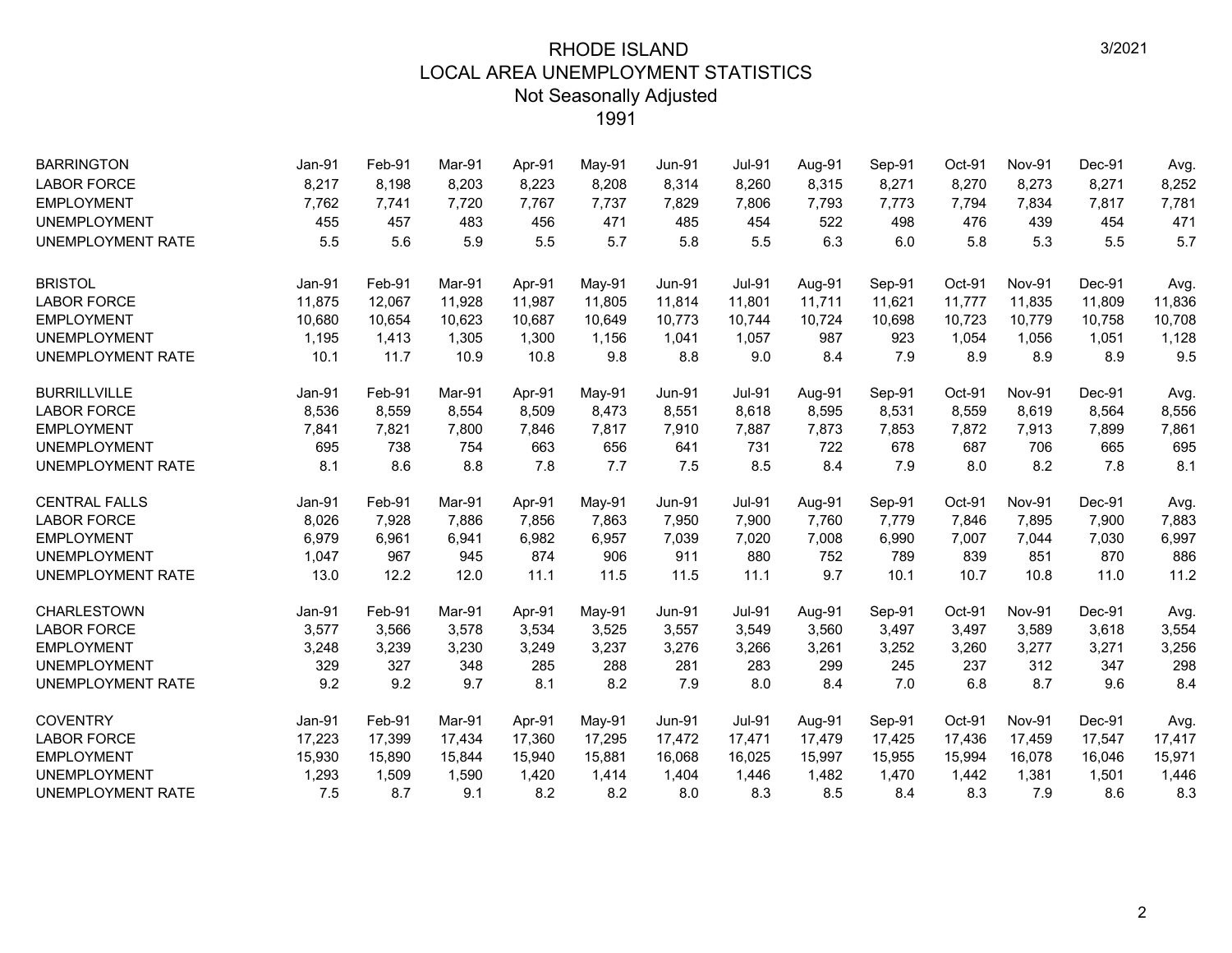| <b>CRANSTON</b>          | Jan-91 | Feb-91 | Mar-91 | Apr-91 | $May-91$ | <b>Jun-91</b> | <b>Jul-91</b> | Aug-91 | Sep-91 | Oct-91 | Nov-91        | Dec-91 | Avg.   |
|--------------------------|--------|--------|--------|--------|----------|---------------|---------------|--------|--------|--------|---------------|--------|--------|
| <b>LABOR FORCE</b>       | 39,249 | 39,304 | 39,244 | 39,145 | 39,132   | 39,644        | 39,415        | 39,430 | 39,448 | 39,483 | 39,679        | 39,483 | 39,389 |
| <b>EMPLOYMENT</b>        | 36,049 | 35,960 | 35,857 | 36,073 | 35,940   | 36,365        | 36,263        | 36,199 | 36,105 | 36,192 | 36,383        | 36,312 | 36,142 |
| <b>UNEMPLOYMENT</b>      | 3,200  | 3,344  | 3,387  | 3,072  | 3,192    | 3,279         | 3,152         | 3,231  | 3,343  | 3,291  | 3,296         | 3,171  | 3,247  |
| UNEMPLOYMENT RATE        | 8.2    | 8.5    | 8.6    | 7.8    | 8.2      | 8.3           | 8.0           | 8.2    | 8.5    | 8.3    | 8.3           | 8.0    | 8.2    |
| <b>CUMBERLAND</b>        | Jan-91 | Feb-91 | Mar-91 | Apr-91 | $May-91$ | <b>Jun-91</b> | <b>Jul-91</b> | Aug-91 | Sep-91 | Oct-91 | Nov-91        | Dec-91 | Avg.   |
| <b>LABOR FORCE</b>       | 16,653 | 16,739 | 16,659 | 16.456 | 16,414   | 16,561        | 16,510        | 16,547 | 16,661 | 16,716 | 16,683        | 16,639 | 16,603 |
| <b>EMPLOYMENT</b>        | 15,189 | 15,150 | 15.107 | 15,198 | 15,142   | 15,321        | 15,277        | 15,251 | 15,211 | 15,248 | 15,328        | 15,299 | 15,227 |
| <b>UNEMPLOYMENT</b>      | 1,464  | 1,589  | 1,552  | 1,258  | 1,272    | 1,240         | 1,233         | 1,296  | 1,450  | 1,468  | 1,355         | 1,340  | 1,376  |
| UNEMPLOYMENT RATE        | 8.8    | 9.5    | 9.3    | 7.6    | 7.7      | 7.5           | 7.5           | 7.8    | 8.7    | 8.8    | 8.1           | 8.1    | 8.3    |
| <b>EAST GREENWICH</b>    | Jan-91 | Feb-91 | Mar-91 | Apr-91 | May-91   | <b>Jun-91</b> | <b>Jul-91</b> | Aug-91 | Sep-91 | Oct-91 | <b>Nov-91</b> | Dec-91 | Avg.   |
| <b>LABOR FORCE</b>       | 6,388  | 6,446  | 6,421  | 6,395  | 6,356    | 6,438         | 6,427         | 6,410  | 6,406  | 6,398  | 6,424         | 6,403  | 6,410  |
| <b>EMPLOYMENT</b>        | 5,944  | 5,929  | 5,912  | 5,948  | 5,926    | 5,996         | 5,979         | 5,968  | 5,953  | 5,966  | 5,998         | 5,986  | 5,959  |
| <b>UNEMPLOYMENT</b>      | 444    | 517    | 509    | 447    | 430      | 442           | 448           | 442    | 453    | 432    | 426           | 417    | 451    |
| UNEMPLOYMENT RATE        | 7.0    | 8.0    | 7.9    | 7.0    | 6.8      | 6.9           | 7.0           | 6.9    | 7.1    | 6.8    | 6.6           | 6.5    | 7.0    |
| <b>EAST PROVIDENCE</b>   | Jan-91 | Feb-91 | Mar-91 | Apr-91 | May-91   | <b>Jun-91</b> | <b>Jul-91</b> | Aug-91 | Sep-91 | Oct-91 | <b>Nov-91</b> | Dec-91 | Avg.   |
| <b>LABOR FORCE</b>       | 27,216 | 27,288 | 27,170 | 26,998 | 26,978   | 27,293        | 27,236        | 27,035 | 27,050 | 27,045 | 27,234        | 27,249 | 27,150 |
| <b>EMPLOYMENT</b>        | 24,654 | 24,591 | 24,521 | 24,669 | 24,577   | 24,868        | 24,799        | 24,755 | 24,691 | 24,751 | 24,881        | 24,833 | 24,716 |
| <b>UNEMPLOYMENT</b>      | 2,562  | 2,697  | 2,649  | 2,329  | 2,401    | 2,425         | 2,437         | 2,280  | 2,359  | 2,294  | 2,353         | 2,416  | 2,434  |
| UNEMPLOYMENT RATE        | 9.4    | 9.9    | 9.7    | 8.6    | 8.9      | 8.9           | 8.9           | 8.4    | 8.7    | 8.5    | 8.6           | 8.9    | 9.0    |
| <b>EXETER</b>            | Jan-91 | Feb-91 | Mar-91 | Apr-91 | May-91   | <b>Jun-91</b> | <b>Jul-91</b> | Aug-91 | Sep-91 | Oct-91 | Nov-91        | Dec-91 | Avg.   |
| <b>LABOR FORCE</b>       | 2,889  | 2,905  | 2,898  | 2,863  | 2,856    | 2,869         | 2,881         | 2,859  | 2,819  | 2,846  | 2,865         | 2,883  | 2,870  |
| <b>EMPLOYMENT</b>        | 2,679  | 2,672  | 2,665  | 2,680  | 2,670    | 2,702         | 2,694         | 2,689  | 2,684  | 2,690  | 2,704         | 2,699  | 2,686  |
| <b>UNEMPLOYMENT</b>      | 210    | 233    | 233    | 183    | 186      | 167           | 187           | 170    | 135    | 156    | 161           | 184    | 184    |
| <b>UNEMPLOYMENT RATE</b> | 7.3    | 8.0    | 8.0    | 6.4    | 6.5      | 5.8           | 6.5           | 5.9    | 4.8    | 5.5    | 5.6           | 6.4    | 6.4    |
| <b>FOSTER</b>            | Jan-91 | Feb-91 | Mar-91 | Apr-91 | May-91   | <b>Jun-91</b> | <b>Jul-91</b> | Aug-91 | Sep-91 | Oct-91 | <b>Nov-91</b> | Dec-91 | Avg.   |
| <b>LABOR FORCE</b>       | 2,438  | 2,433  | 2,425  | 2,385  | 2,393    | 2,422         | 2,446         | 2,443  | 2,430  | 2,440  | 2,445         | 2,432  | 2,427  |
| <b>EMPLOYMENT</b>        | 2,214  | 2,208  | 2,203  | 2,215  | 2,206    | 2,233         | 2,226         | 2,223  | 2,216  | 2,223  | 2,235         | 2,230  | 2,219  |
| <b>UNEMPLOYMENT</b>      | 224    | 225    | 222    | 170    | 187      | 189           | 220           | 220    | 214    | 217    | 210           | 202    | 208    |
| <b>UNEMPLOYMENT RATE</b> | 9.2    | 9.2    | 9.2    | 7.1    | 7.8      | 7.8           | 9.0           | 9.0    | 8.8    | 8.9    | 8.6           | 8.3    | 8.6    |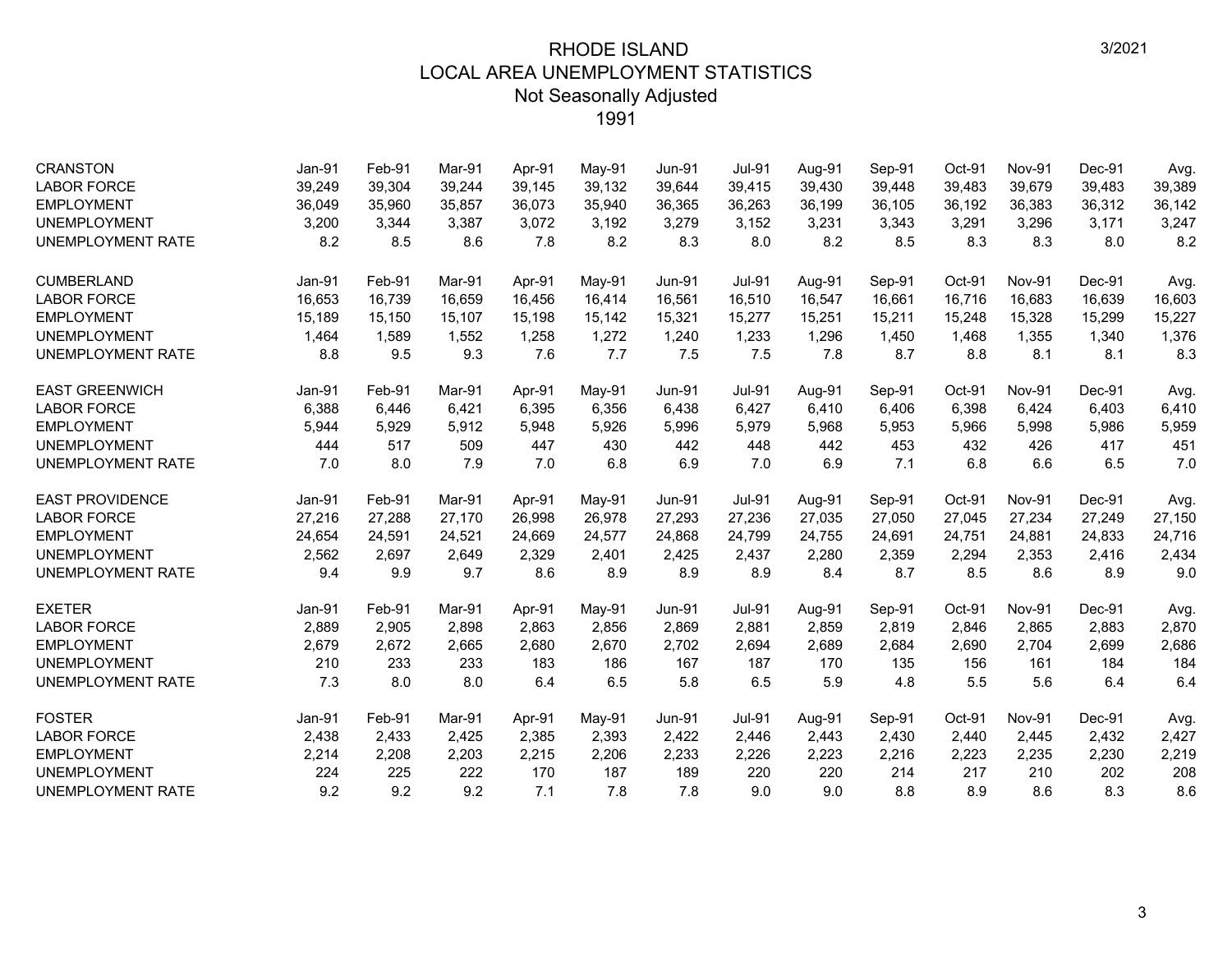| <b>GLOCESTER</b>         | Jan-91 | Feb-91 | Mar-91 | Apr-91 | May-91 | <b>Jun-91</b> | <b>Jul-91</b> | Aug-91 | Sep-91 | Oct-91 | <b>Nov-91</b> | $Dec-91$ | Avg.   |
|--------------------------|--------|--------|--------|--------|--------|---------------|---------------|--------|--------|--------|---------------|----------|--------|
| <b>LABOR FORCE</b>       | 5,132  | 5,167  | 5,166  | 5,130  | 5,138  | 5,169         | 5,177         | 5,186  | 5,158  | 5,164  | 5,200         | 5,160    | 5,163  |
| <b>EMPLOYMENT</b>        | 4,821  | 4,810  | 4,795  | 4,825  | 4,807  | 4,864         | 4,850         | 4,841  | 4,829  | 4,839  | 4,865         | 4,856    | 4,834  |
| <b>UNEMPLOYMENT</b>      | 311    | 357    | 371    | 305    | 331    | 305           | 327           | 345    | 329    | 325    | 335           | 304      | 329    |
| <b>UNEMPLOYMENT RATE</b> | 6.1    | 6.9    | 7.2    | 5.9    | 6.4    | 5.9           | 6.3           | 6.7    | 6.4    | 6.3    | 6.4           | 5.9      | 6.4    |
| <b>HOPKINTON</b>         | Jan-91 | Feb-91 | Mar-91 | Apr-91 | May-91 | <b>Jun-91</b> | <b>Jul-91</b> | Aug-91 | Sep-91 | Oct-91 | <b>Nov-91</b> | Dec-91   | Avg.   |
| <b>LABOR FORCE</b>       | 3,690  | 3,721  | 3,737  | 3,761  | 3,780  | 3,842         | 3,958         | 3,873  | 3,780  | 3,716  | 3,779         | 3,798    | 3,786  |
| <b>EMPLOYMENT</b>        | 3,475  | 3,454  | 3,471  | 3,552  | 3,562  | 3,668         | 3,774         | 3,660  | 3,605  | 3,558  | 3,585         | 3,600    | 3,580  |
| <b>UNEMPLOYMENT</b>      | 215    | 267    | 266    | 209    | 218    | 174           | 184           | 213    | 175    | 158    | 194           | 198      | 206    |
| UNEMPLOYMENT RATE        | 5.8    | 7.2    | 7.1    | 5.6    | 5.8    | 4.5           | 4.6           | 5.5    | 4.6    | 4.3    | 5.1           | 5.2      | 5.4    |
| <b>JAMESTOWN</b>         | Jan-91 | Feb-91 | Mar-91 | Apr-91 | May-91 | <b>Jun-91</b> | <b>Jul-91</b> | Aug-91 | Sep-91 | Oct-91 | <b>Nov-91</b> | Dec-91   | Avg.   |
| <b>LABOR FORCE</b>       | 2,745  | 2,760  | 2,747  | 2,751  | 2,713  | 2,732         | 2,720         | 2,718  | 2,687  | 2,718  | 2,757         | 2,747    | 2,733  |
| <b>EMPLOYMENT</b>        | 2,546  | 2,539  | 2,531  | 2,548  | 2,538  | 2,566         | 2,560         | 2,554  | 2,549  | 2,555  | 2,568         | 2,565    | 2,552  |
| <b>UNEMPLOYMENT</b>      | 199    | 221    | 216    | 203    | 175    | 166           | 160           | 164    | 138    | 163    | 189           | 182      | 181    |
| UNEMPLOYMENT RATE        | 7.2    | 8.0    | 7.9    | 7.4    | 6.5    | 6.1           | 5.9           | 6.0    | 5.1    | 6.0    | 6.9           | 6.6      | 6.6    |
| <b>JOHNSTON</b>          | Jan-91 | Feb-91 | Mar-91 | Apr-91 | May-91 | <b>Jun-91</b> | <b>Jul-91</b> | Aug-91 | Sep-91 | Oct-91 | <b>Nov-91</b> | Dec-91   | Avg.   |
| <b>LABOR FORCE</b>       | 15,021 | 15,100 | 15,046 | 14,926 | 14,881 | 14,982        | 14,914        | 14,992 | 14,957 | 15,025 | 15,056        | 15,115   | 15,001 |
| <b>EMPLOYMENT</b>        | 13,573 | 13,539 | 13,499 | 13,582 | 13,531 | 13,691        | 13,653        | 13,629 | 13,593 | 13,627 | 13,698        | 13,672   | 13,607 |
| <b>UNEMPLOYMENT</b>      | 1,448  | 1,561  | 1,547  | 1,344  | 1,350  | 1,291         | 1,261         | 1,363  | 1,364  | 1,398  | 1,358         | 1,443    | 1,394  |
| <b>UNEMPLOYMENT RATE</b> | 9.6    | 10.3   | 10.3   | 9.0    | 9.1    | 8.6           | 8.5           | 9.1    | 9.1    | 9.3    | 9.0           | 9.5      | 9.3    |
| <b>LINCOLN</b>           | Jan-91 | Feb-91 | Mar-91 | Apr-91 | May-91 | <b>Jun-91</b> | <b>Jul-91</b> | Aug-91 | Sep-91 | Oct-91 | <b>Nov-91</b> | Dec-91   | Avg.   |
| <b>LABOR FORCE</b>       | 10,176 | 10,144 | 10,120 | 10,061 | 10,102 | 10,243        | 10,197        | 10,249 | 10,282 | 10,289 | 10,276        | 10,199   | 10,195 |
| <b>EMPLOYMENT</b>        | 9,323  | 9,301  | 9,274  | 9,330  | 9,294  | 9,405         | 9,380         | 9,363  | 9,337  | 9,361  | 9,410         | 9,392    | 9,348  |
| <b>UNEMPLOYMENT</b>      | 853    | 843    | 846    | 731    | 808    | 838           | 817           | 886    | 945    | 928    | 866           | 807      | 847    |
| UNEMPLOYMENT RATE        | 8.4    | 8.3    | 8.4    | 7.3    | 8.0    | 8.2           | 8.0           | 8.6    | 9.2    | 9.0    | 8.4           | 7.9      | 8.3    |
| <b>LITTLE COMPTON</b>    | Jan-91 | Feb-91 | Mar-91 | Apr-91 | May-91 | <b>Jun-91</b> | <b>Jul-91</b> | Aug-91 | Sep-91 | Oct-91 | <b>Nov-91</b> | Dec-91   | Avg.   |
| <b>LABOR FORCE</b>       | 1,815  | 1,830  | 1,832  | 1,817  | 1,789  | 1,819         | 1,793         | 1,807  | 1,805  | 1,794  | 1,817         | 1,799    | 1,810  |
| <b>EMPLOYMENT</b>        | 1,674  | 1,669  | 1,666  | 1,676  | 1,668  | 1,689         | 1,685         | 1,682  | 1,678  | 1,681  | 1,690         | 1,686    | 1,679  |
| <b>UNEMPLOYMENT</b>      | 141    | 161    | 166    | 141    | 121    | 130           | 108           | 125    | 127    | 113    | 127           | 113      | 131    |
| UNEMPLOYMENT RATE        | 7.8    | 8.8    | 9.1    | 7.8    | 6.8    | 7.1           | 6.0           | 6.9    | 7.0    | 6.3    | 7.0           | 6.3      | 7.2    |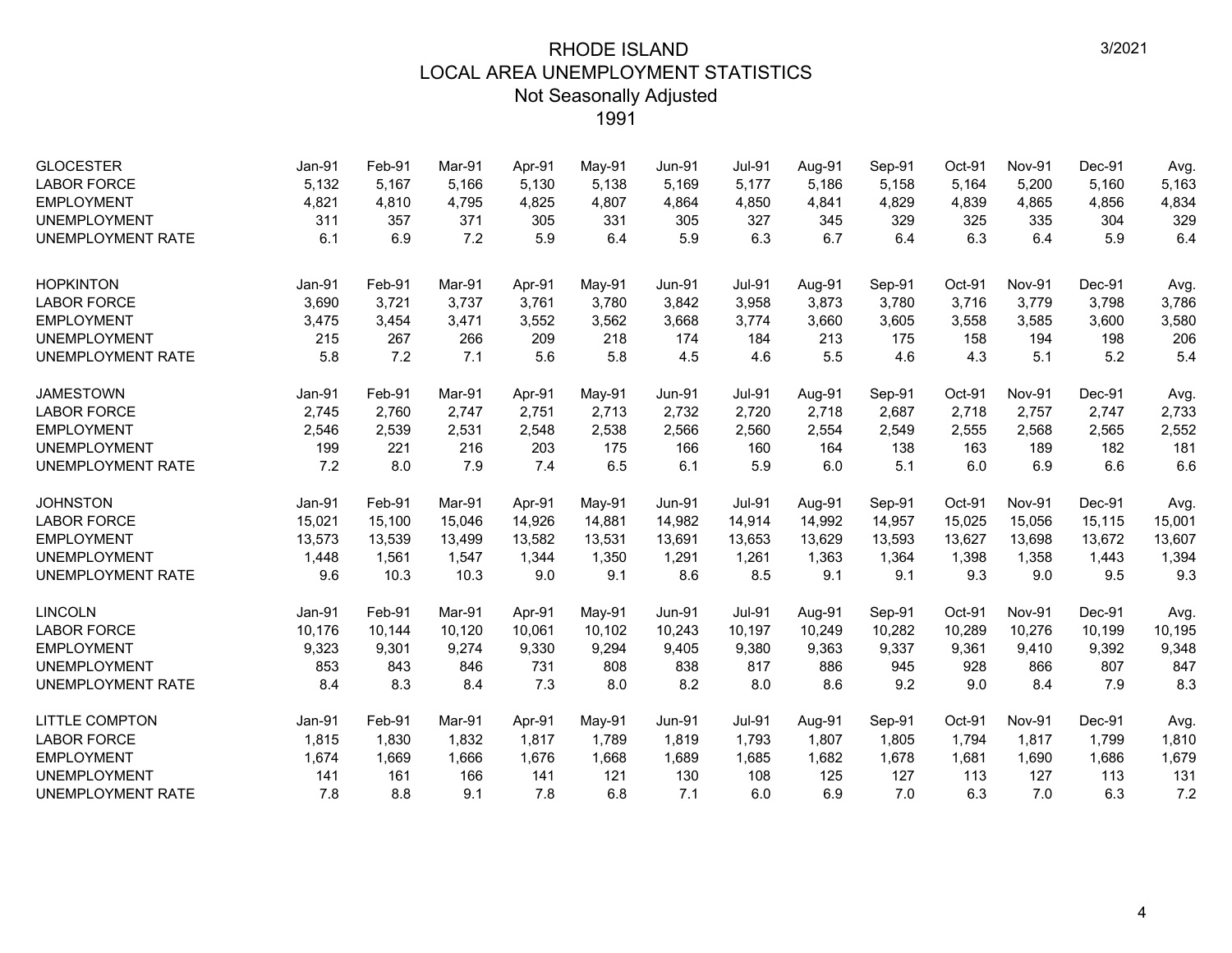| <b>MIDDLETOWN</b>        | Jan-91 | Feb-91 | Mar-91 | Apr-91 | May-91   | <b>Jun-91</b> | <b>Jul-91</b> | Aug-91 | Sep-91 | Oct-91 | <b>Nov-91</b> | Dec-91 | Avg.   |
|--------------------------|--------|--------|--------|--------|----------|---------------|---------------|--------|--------|--------|---------------|--------|--------|
| <b>LABOR FORCE</b>       | 7,786  | 7,810  | 7,851  | 7,735  | 7,915    | 8,324         | 8,561         | 8,408  | 8,342  | 8,150  | 7,962         | 7,977  | 8,069  |
| <b>EMPLOYMENT</b>        | 7,077  | 7,085  | 7,117  | 7,133  | 7,404    | 7,831         | 8,041         | 7,831  | 7,727  | 7,513  | 7,313         | 7,226  | 7,442  |
| <b>UNEMPLOYMENT</b>      | 709    | 725    | 734    | 602    | 511      | 493           | 520           | 577    | 615    | 637    | 649           | 751    | 627    |
| <b>UNEMPLOYMENT RATE</b> | 9.1    | 9.3    | 9.3    | 7.8    | 6.5      | 5.9           | 6.1           | 6.9    | 7.4    | 7.8    | 8.2           | 9.4    | 7.8    |
| NARRAGANSETT             | Jan-91 | Feb-91 | Mar-91 | Apr-91 | May-91   | <b>Jun-91</b> | <b>Jul-91</b> | Aug-91 | Sep-91 | Oct-91 | Nov-91        | Dec-91 | Avg.   |
| <b>LABOR FORCE</b>       | 8,669  | 8,701  | 8,652  | 8,619  | 8,569    | 8,679         | 8,641         | 8,668  | 8,635  | 8,666  | 8,766         | 8,796  | 8,672  |
| <b>EMPLOYMENT</b>        | 8,186  | 8,165  | 8,142  | 8,191  | 8,160    | 8,257         | 8,234         | 8,219  | 8,197  | 8,217  | 8,260         | 8,246  | 8,206  |
| <b>UNEMPLOYMENT</b>      | 483    | 536    | 510    | 428    | 409      | 422           | 407           | 449    | 438    | 449    | 506           | 550    | 466    |
| <b>UNEMPLOYMENT RATE</b> | 5.6    | 6.2    | 5.9    | 5.0    | 4.8      | 4.9           | 4.7           | 5.2    | 5.1    | 5.2    | 5.8           | 6.3    | 5.4    |
| <b>NEW SHOREHAM</b>      | Jan-91 | Feb-91 | Mar-91 | Apr-91 | May-91   | <b>Jun-91</b> | <b>Jul-91</b> | Aug-91 | Sep-91 | Oct-91 | <b>Nov-91</b> | Dec-91 | Avg.   |
| <b>LABOR FORCE</b>       | 482    | 482    | 462    | 441    | 431      | 449           | 464           | 451    | 449    | 444    | 498           | 514    | 464    |
| <b>EMPLOYMENT</b>        | 402    | 401    | 404    | 405    | 420      | 445           | 456           | 445    | 439    | 427    | 415           | 410    | 422    |
| <b>UNEMPLOYMENT</b>      | 80     | 81     | 58     | 36     | 11       | 4             | 8             | 6      | 10     | 17     | 83            | 104    | 42     |
| <b>UNEMPLOYMENT RATE</b> | 16.6   | 16.8   | 12.6   | 8.2    | 2.6      | 0.9           | 1.7           | 1.3    | 2.2    | 3.8    | 16.7          | 20.2   | 9.1    |
| <b>NEWPORT</b>           | Jan-91 | Feb-91 | Mar-91 | Apr-91 | May-91   | <b>Jun-91</b> | <b>Jul-91</b> | Aug-91 | Sep-91 | Oct-91 | <b>Nov-91</b> | Dec-91 | Avg.   |
| <b>LABOR FORCE</b>       | 13,078 | 13,196 | 13,129 | 12,985 | 13,313   | 14,026        | 14,279        | 13,955 | 13,819 | 13,498 | 13,339        | 13,254 | 13,489 |
| <b>EMPLOYMENT</b>        | 11,798 | 11,808 | 11,859 | 11,889 | 12,341   | 13,054        | 13,402        | 13,051 | 12,878 | 12,521 | 12,190        | 12,044 | 12,403 |
| <b>UNEMPLOYMENT</b>      | 1,280  | 1,388  | 1,270  | 1,096  | 972      | 972           | 877           | 904    | 941    | 977    | 1,149         | 1,210  | 1,086  |
| <b>UNEMPLOYMENT RATE</b> | 9.8    | 10.5   | 9.7    | 8.4    | 7.3      | 6.9           | 6.1           | 6.5    | 6.8    | 7.2    | 8.6           | 9.1    | 8.1    |
| <b>NORTH KINGSTOWN</b>   | Jan-91 | Feb-91 | Mar-91 | Apr-91 | $May-91$ | <b>Jun-91</b> | <b>Jul-91</b> | Aug-91 | Sep-91 | Oct-91 | Nov-91        | Dec-91 | Avg.   |
| <b>LABOR FORCE</b>       | 13,198 | 13,212 | 13,192 | 13.161 | 13,142   | 13,290        | 13,183        | 13,281 | 13,298 | 13,258 | 13,373        | 13,390 | 13,248 |
| <b>EMPLOYMENT</b>        | 12,248 | 12,216 | 12,181 | 12,255 | 12,210   | 12,355        | 12,319        | 12,298 | 12,265 | 12,296 | 12,361        | 12,337 | 12,278 |
| <b>UNEMPLOYMENT</b>      | 950    | 996    | 1,011  | 906    | 932      | 935           | 864           | 983    | 1,033  | 962    | 1,012         | 1,053  | 970    |
| UNEMPLOYMENT RATE        | 7.2    | 7.5    | 7.7    | 6.9    | 7.1      | 7.0           | 6.6           | 7.4    | 7.8    | 7.3    | 7.6           | 7.9    | 7.3    |
| NORTH PROVIDENCE         | Jan-91 | Feb-91 | Mar-91 | Apr-91 | May-91   | <b>Jun-91</b> | <b>Jul-91</b> | Aug-91 | Sep-91 | Oct-91 | Nov-91        | Dec-91 | Avg.   |
| <b>LABOR FORCE</b>       | 18,262 | 18,241 | 18.198 | 18,165 | 18,214   | 18,354        | 18,382        | 18,343 | 18,373 | 18,377 | 18.406        | 18,435 | 18,313 |
| <b>EMPLOYMENT</b>        | 16,760 | 16,718 | 16,671 | 16,771 | 16,708   | 16,907        | 16,858        | 16,829 | 16,785 | 16,827 | 16,914        | 16,883 | 16,803 |
| UNEMPLOYMENT             | 1,502  | 1,523  | 1,527  | 1,394  | 1,506    | 1,447         | 1,524         | 1,514  | 1,588  | 1,550  | 1,492         | 1,552  | 1,510  |
| <b>UNEMPLOYMENT RATE</b> | 8.2    | 8.3    | 8.4    | 7.7    | 8.3      | 7.9           | 8.3           | 8.3    | 8.6    | 8.4    | 8.1           | 8.4    | 8.2    |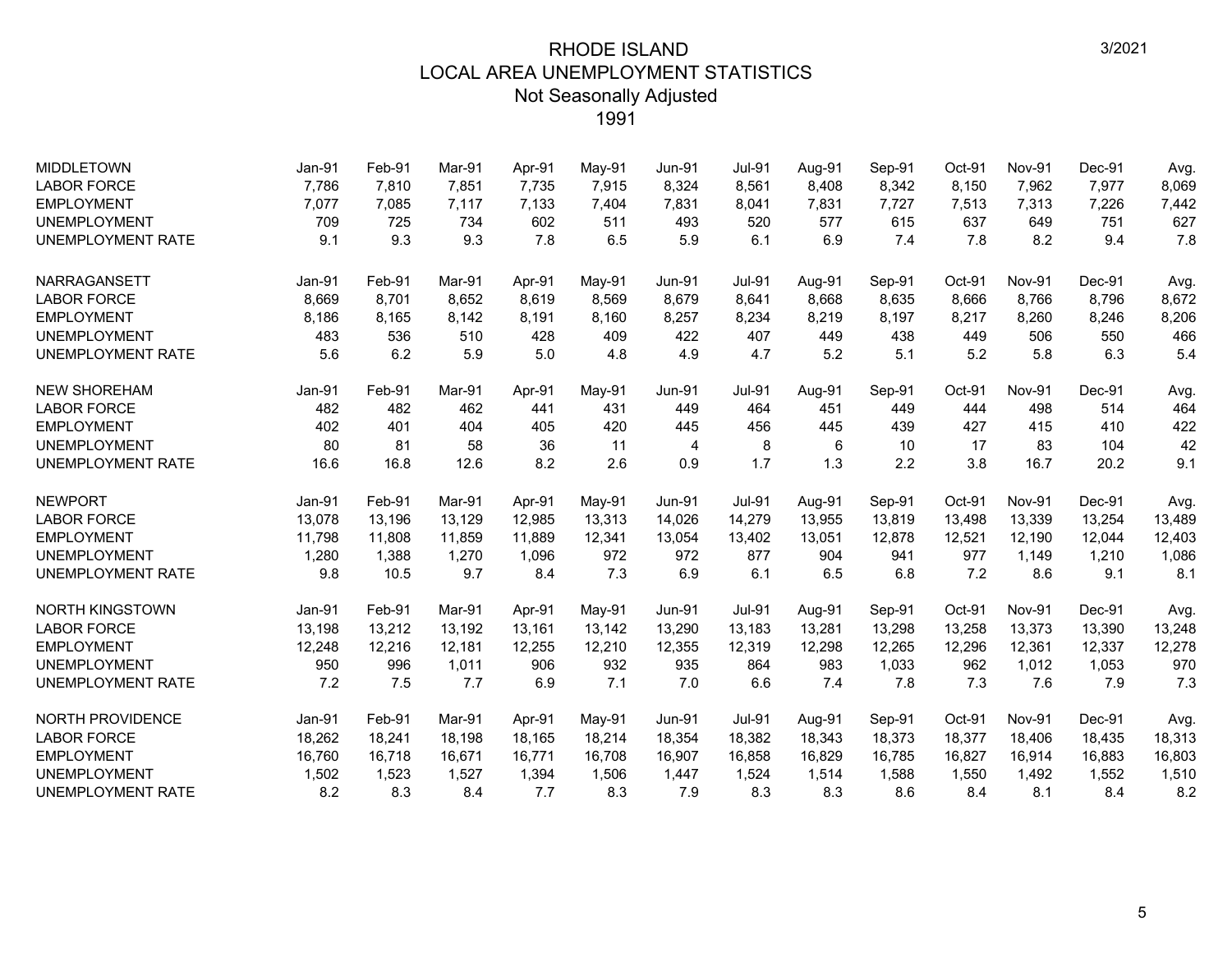| <b>NORTH SMITHFIELD</b>  | Jan-91 | Feb-91 | Mar-91 | Apr-91 | May-91 | <b>Jun-91</b> | <b>Jul-91</b> | Aug-91 | Sep-91 | Oct-91 | <b>Nov-91</b> | Dec-91 | Avg.   |
|--------------------------|--------|--------|--------|--------|--------|---------------|---------------|--------|--------|--------|---------------|--------|--------|
| <b>LABOR FORCE</b>       | 5,582  | 5,595  | 5.578  | 5,546  | 5,518  | 5,596         | 5,582         | 5,610  | 5,567  | 5,636  | 5,589         | 5,565  | 5,580  |
| <b>EMPLOYMENT</b>        | 5,110  | 5,098  | 5,082  | 5,113  | 5,094  | 5,155         | 5,141         | 5,131  | 5,117  | 5,130  | 5,157         | 5,148  | 5,123  |
| <b>UNEMPLOYMENT</b>      | 472    | 497    | 496    | 433    | 424    | 441           | 441           | 479    | 450    | 506    | 432           | 417    | 457    |
| <b>UNEMPLOYMENT RATE</b> | 8.5    | 8.9    | 8.9    | 7.8    | 7.7    | 7.9           | 7.9           | 8.5    | 8.1    | 9.0    | 7.7           | 7.5    | 8.2    |
| <b>PAWTUCKET</b>         | Jan-91 | Feb-91 | Mar-91 | Apr-91 | May-91 | <b>Jun-91</b> | <b>Jul-91</b> | Aug-91 | Sep-91 | Oct-91 | <b>Nov-91</b> | Dec-91 | Avg.   |
| <b>LABOR FORCE</b>       | 39,384 | 39,277 | 39,026 | 38,992 | 38,817 | 39,114        | 39,209        | 38,958 | 39,034 | 39,078 | 39,093        | 39,047 | 39,086 |
| <b>EMPLOYMENT</b>        | 35,349 | 35,259 | 35,159 | 35,369 | 35,240 | 35,657        | 35,556        | 35,494 | 35,401 | 35,488 | 35,673        | 35,605 | 35,438 |
| <b>UNEMPLOYMENT</b>      | 4,035  | 4,018  | 3,867  | 3,623  | 3,577  | 3,457         | 3,653         | 3,464  | 3,633  | 3,590  | 3,420         | 3,442  | 3,648  |
| <b>UNEMPLOYMENT RATE</b> | 10.2   | 10.2   | 9.9    | 9.3    | 9.2    | 8.8           | 9.3           | 8.9    | 9.3    | 9.2    | 8.7           | 8.8    | 9.3    |
| <b>PORTSMOUTH</b>        | Jan-91 | Feb-91 | Mar-91 | Apr-91 | May-91 | <b>Jun-91</b> | <b>Jul-91</b> | Aug-91 | Sep-91 | Oct-91 | <b>Nov-91</b> | Dec-91 | Avg.   |
| <b>LABOR FORCE</b>       | 8,366  | 8,429  | 8,450  | 8,360  | 8,621  | 9,068         | 9,285         | 9,084  | 8,923  | 8,664  | 8,420         | 8,390  | 8,672  |
| <b>EMPLOYMENT</b>        | 7,619  | 7,624  | 7,659  | 7,677  | 7,967  | 8,429         | 8,654         | 8,428  | 8,317  | 8,085  | 7,871         | 7,777  | 8,009  |
| <b>UNEMPLOYMENT</b>      | 747    | 805    | 791    | 683    | 654    | 639           | 631           | 656    | 606    | 579    | 549           | 613    | 663    |
| <b>UNEMPLOYMENT RATE</b> | 8.9    | 9.6    | 9.4    | 8.2    | 7.6    | 7.0           | 6.8           | 7.2    | 6.8    | 6.7    | 6.5           | 7.3    | 7.6    |
| <b>PROVIDENCE</b>        | Jan-91 | Feb-91 | Mar-91 | Apr-91 | May-91 | <b>Jun-91</b> | <b>Jul-91</b> | Aug-91 | Sep-91 | Oct-91 | <b>Nov-91</b> | Dec-91 | Avg.   |
| <b>LABOR FORCE</b>       | 73,272 | 73,293 | 73,027 | 73,053 | 73,397 | 74,209        | 74,309        | 73,924 | 73,799 | 74,100 | 74,084        | 74,223 | 73,724 |
| <b>EMPLOYMENT</b>        | 66,712 | 66,544 | 66,355 | 66.754 | 66,505 | 67,293        | 67,106        | 66,988 | 66,814 | 66,976 | 67,327        | 67,197 | 66,881 |
| <b>UNEMPLOYMENT</b>      | 6,560  | 6,749  | 6,672  | 6,299  | 6,892  | 6,916         | 7,203         | 6,936  | 6,985  | 7,124  | 6,757         | 7,026  | 6,843  |
| <b>UNEMPLOYMENT RATE</b> | 9.0    | 9.2    | 9.1    | 8.6    | 9.4    | 9.3           | 9.7           | 9.4    | 9.5    | 9.6    | 9.1           | 9.5    | 9.3    |
| <b>RICHMOND</b>          | Jan-91 | Feb-91 | Mar-91 | Apr-91 | May-91 | <b>Jun-91</b> | <b>Jul-91</b> | Aug-91 | Sep-91 | Oct-91 | <b>Nov-91</b> | Dec-91 | Avg.   |
| <b>LABOR FORCE</b>       | 2,991  | 2,985  | 2,985  | 2,989  | 2,968  | 2,981         | 2,998         | 3,003  | 2,956  | 2,960  | 2,980         | 2,972  | 2,981  |
| <b>EMPLOYMENT</b>        | 2,847  | 2,840  | 2,833  | 2,849  | 2,839  | 2,872         | 2,864         | 2,859  | 2,853  | 2,859  | 2,875         | 2,868  | 2,855  |
| <b>UNEMPLOYMENT</b>      | 144    | 145    | 152    | 140    | 129    | 109           | 134           | 144    | 103    | 101    | 105           | 104    | 126    |
| <b>UNEMPLOYMENT RATE</b> | 4.8    | 4.9    | 5.1    | 4.7    | 4.3    | 3.7           | 4.5           | 4.8    | 3.5    | 3.4    | 3.5           | 3.5    | 4.2    |
| <b>SCITUATE</b>          | Jan-91 | Feb-91 | Mar-91 | Apr-91 | May-91 | $Jun-91$      | <b>Jul-91</b> | Aug-91 | Sep-91 | Oct-91 | <b>Nov-91</b> | Dec-91 | Avg.   |
| <b>LABOR FORCE</b>       | 5,629  | 5,715  | 5,724  | 5,681  | 5,657  | 5,695         | 5,713         | 5,787  | 5,768  | 5,763  | 5,806         | 5,818  | 5,730  |
| <b>EMPLOYMENT</b>        | 5,217  | 5,205  | 5,189  | 5,221  | 5,201  | 5,264         | 5,248         | 5,241  | 5,226  | 5,239  | 5,266         | 5,257  | 5,231  |
| <b>UNEMPLOYMENT</b>      | 412    | 510    | 535    | 460    | 456    | 431           | 465           | 546    | 542    | 524    | 540           | 561    | 499    |
| <b>UNEMPLOYMENT RATE</b> | 7.3    | 8.9    | 9.3    | 8.1    | 8.1    | 7.6           | 8.1           | 9.4    | 9.4    | 9.1    | 9.3           | 9.6    | 8.7    |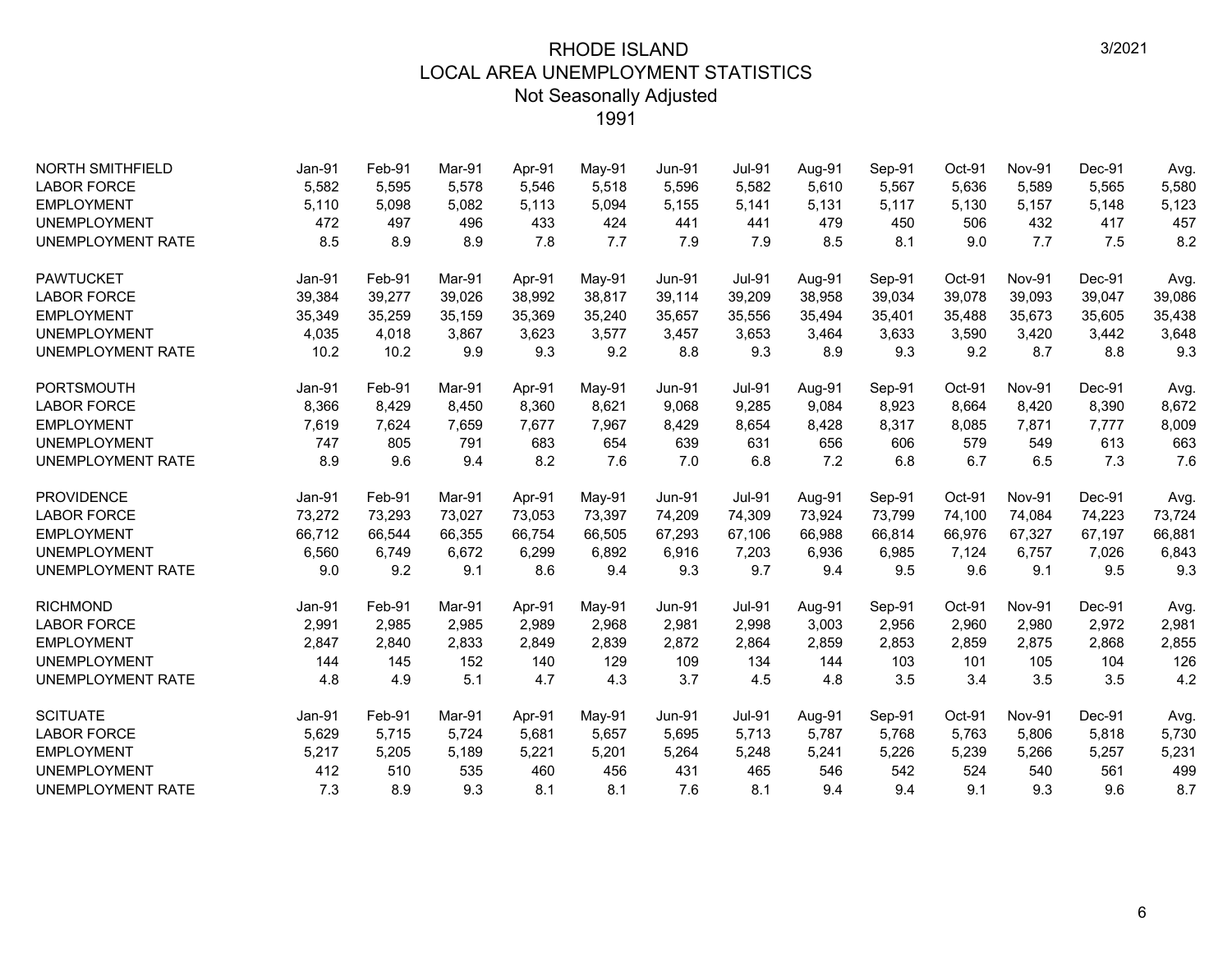| <b>SMITHFIELD</b><br><b>LABOR FORCE</b> | Jan-91<br>10,466 | Feb-91<br>10,488 | Mar-91<br>10.423 | Apr-91<br>10.409 | May-91<br>10,362 | <b>Jun-91</b><br>10,515 | <b>Jul-91</b><br>10,462 | Aug-91<br>10,490 | Sep-91<br>10,407 | Oct-91<br>10,426 | <b>Nov-91</b><br>10,400 | Dec-91<br>10,498 | Avg.<br>10,445 |
|-----------------------------------------|------------------|------------------|------------------|------------------|------------------|-------------------------|-------------------------|------------------|------------------|------------------|-------------------------|------------------|----------------|
| <b>EMPLOYMENT</b>                       | 9,660            | 9,635            | 9,607            | 9,666            | 9,631            | 9,744                   | 9,717                   | 9,699            | 9,674            | 9,697            | 9,749                   | 9,730            | 9,684          |
| <b>UNEMPLOYMENT</b>                     | 806              | 853              | 816              | 743              | 731              | 771                     | 745                     | 791              | 733              | 729              | 651                     | 768              | 761            |
| <b>UNEMPLOYMENT RATE</b>                | 7.7              | 8.1              | 7.8              | 7.1              | 7.1              | 7.3                     | 7.1                     | 7.5              | 7.0              | 7.0              | 6.3                     | 7.3              | 7.3            |
|                                         |                  |                  |                  |                  |                  |                         |                         |                  |                  |                  |                         |                  |                |
| <b>SOUTH KINGSTOWN</b>                  | Jan-91           | Feb-91           | Mar-91           | Apr-91           | May-91           | <b>Jun-91</b>           | <b>Jul-91</b>           | Aug-91           | Sep-91           | Oct-91           | <b>Nov-91</b>           | Dec-91           | Avg.           |
| <b>LABOR FORCE</b>                      | 12,685           | 12,695           | 12,654           | 12,564           | 12,461           | 12,628                  | 12,612                  | 12,638           | 12,552           | 12,619           | 12,657                  | 12,768           | 12,628         |
| <b>EMPLOYMENT</b>                       | 11,884           | 11,853           | 11,819           | 11,891           | 11,846           | 11,986                  | 11,954                  | 11,931           | 11,901           | 11,930           | 11,993                  | 11,970           | 11,913         |
| <b>UNEMPLOYMENT</b>                     | 801              | 842              | 835              | 673              | 615              | 642                     | 658                     | 707              | 651              | 689              | 664                     | 798              | 715            |
| <b>UNEMPLOYMENT RATE</b>                | 6.3              | 6.6              | 6.6              | 5.4              | 4.9              | 5.1                     | 5.2                     | 5.6              | 5.2              | 5.5              | 5.2                     | 6.3              | 5.7            |
| <b>TIVERTON</b>                         | Jan-91           | Feb-91           | Mar-91           | Apr-91           | May-91           | <b>Jun-91</b>           | <b>Jul-91</b>           | Aug-91           | Sep-91           | Oct-91           | Nov-91                  | Dec-91           | Avg.           |
| <b>LABOR FORCE</b>                      | 8,189            | 8,213            | 8.184            | 8,142            | 8,034            | 8,129                   | 8,177                   | 8,095            | 8,032            | 8,022            | 8,044                   | 8,054            | 8,110          |
| <b>EMPLOYMENT</b>                       | 7,297            | 7,278            | 7,259            | 7,303            | 7,274            | 7,361                   | 7,340                   | 7,328            | 7,308            | 7,326            | 7,364                   | 7,350            | 7,316          |
| <b>UNEMPLOYMENT</b>                     | 892              | 935              | 925              | 839              | 760              | 768                     | 837                     | 767              | 724              | 696              | 680                     | 704              | 794            |
| UNEMPLOYMENT RATE                       | 10.9             | 11.4             | 11.3             | 10.3             | 9.5              | 9.4                     | 10.2                    | 9.5              | 9.0              | 8.7              | 8.5                     | 8.7              | 9.8            |
| <b>WARREN</b>                           | Jan-91           | Feb-91           | Mar-91           | Apr-91           | $May-91$         | <b>Jun-91</b>           | <b>Jul-91</b>           | Aug-91           | Sep-91           | Oct-91           | <b>Nov-91</b>           | Dec-91           | Avg.           |
| <b>LABOR FORCE</b>                      | 6,364            | 6,422            | 6,379            | 6,403            | 6,310            | 6,352                   | 6,311                   | 6,272            | 6,266            | 6,285            | 6,336                   | 6,386            | 6,340          |
| <b>EMPLOYMENT</b>                       | 5,740            | 5,725            | 5,709            | 5,744            | 5,722            | 5,790                   | 5,773                   | 5,763            | 5,748            | 5,762            | 5,792                   | 5,781            | 5,754          |
| <b>UNEMPLOYMENT</b>                     | 624              | 697              | 670              | 659              | 588              | 562                     | 538                     | 509              | 518              | 523              | 544                     | 605              | 586            |
| <b>UNEMPLOYMENT RATE</b>                | 9.8              | 10.9             | 10.5             | 10.3             | 9.3              | 8.8                     | 8.5                     | 8.1              | 8.3              | 8.3              | 8.6                     | 9.5              | 9.2            |
| <b>WARWICK</b>                          | <b>Jan-91</b>    | Feb-91           | Mar-91           | Apr-91           | $May-91$         | <b>Jun-91</b>           | <b>Jul-91</b>           | Aug-91           | Sep-91           | Oct-91           | <b>Nov-91</b>           | Dec-91           | Avg.           |
| <b>LABOR FORCE</b>                      | 46,629           | 46,950           | 46,730           | 46,606           | 46,534           | 47,138                  | 47,038                  | 47,093           | 46,972           | 47,092           | 47,412                  | 47,405           | 46,967         |
| <b>EMPLOYMENT</b>                       | 43,091           | 42,982           | 42.859           | 43.115           | 42,957           | 43,464                  | 43,344                  | 43,268           | 43,156           | 43,260           | 43,488                  | 43,404           | 43,199         |
| <b>UNEMPLOYMENT</b>                     | 3,538            | 3,968            | 3,871            | 3,491            | 3,577            | 3,674                   | 3,694                   | 3,825            | 3,816            | 3,832            | 3,924                   | 4,001            | 3,768          |
| UNEMPLOYMENT RATE                       | 7.6              | 8.5              | 8.3              | 7.5              | 7.7              | 7.8                     | 7.9                     | 8.1              | 8.1              | 8.1              | 8.3                     | 8.4              | 8.0            |
| <b>WEST GREENWICH</b>                   | Jan-91           | Feb-91           | Mar-91           | Apr-91           | May-91           | <b>Jun-91</b>           | <b>Jul-91</b>           | Aug-91           | Sep-91           | Oct-91           | <b>Nov-91</b>           | Dec-91           | Avg.           |
| <b>LABOR FORCE</b>                      |                  |                  | 2,306            | 2,296            | 2,288            | 2,269                   | 2,276                   | 2,285            | 2,236            | 2,243            | 2,275                   | 2,288            | 2,278          |
|                                         |                  |                  |                  |                  |                  |                         |                         |                  |                  |                  |                         |                  |                |
| <b>EMPLOYMENT</b>                       | 2,283<br>2,071   | 2,294<br>2,066   | 2,061            | 2,072            | 2,066            | 2,090                   | 2,085                   | 2,080            | 2,076            | 2,080            | 2,091                   | 2,087            |                |
| <b>UNEMPLOYMENT</b>                     | 212              | 228              | 245              | 224              | 222              | 179                     | 191                     | 205              | 160              | 163              | 184                     | 201              | 2,077<br>201   |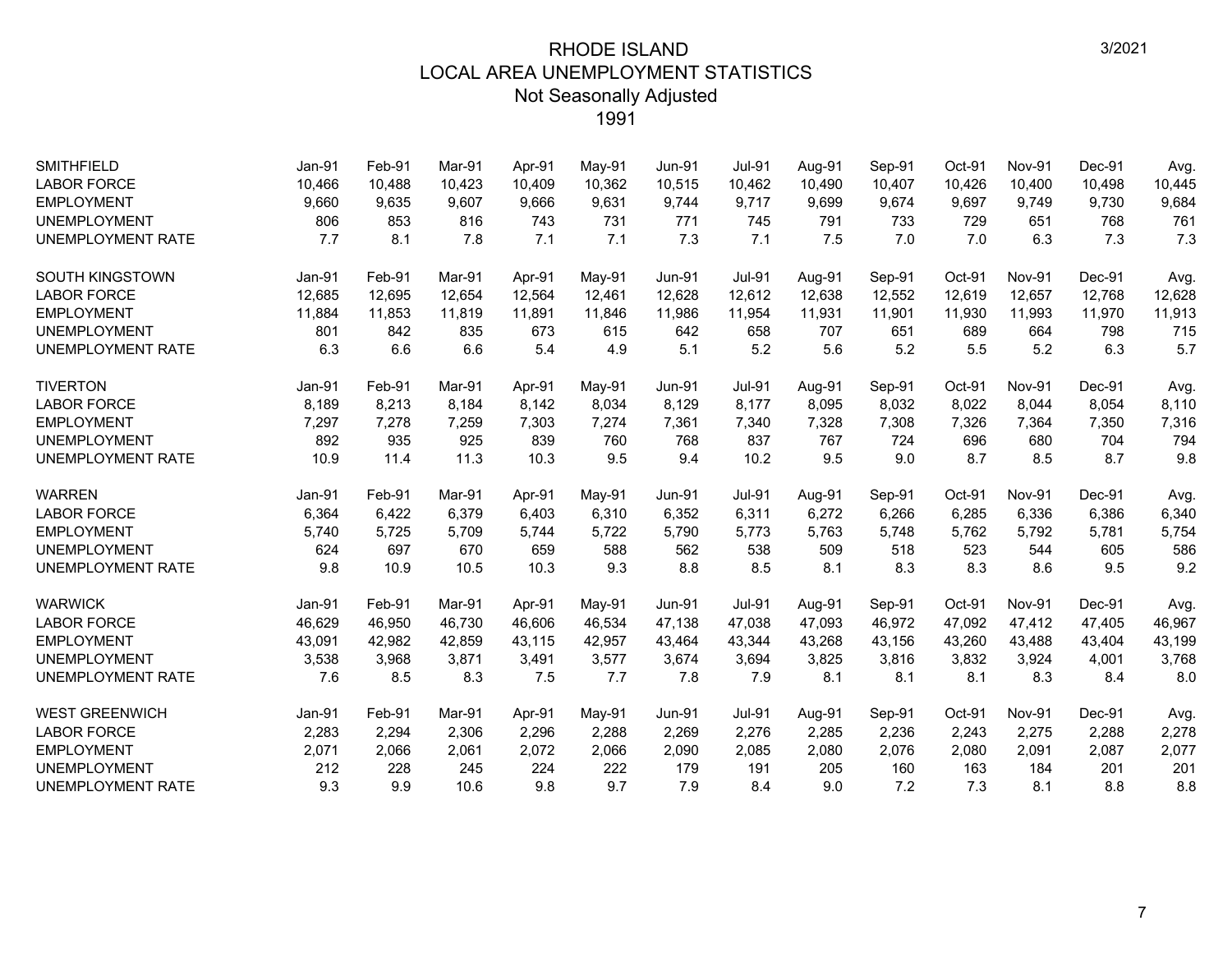| <b>WEST WARWICK</b>      | Jan-91 | Feb-91 | Mar-91 | Apr-91 | May-91 | <b>Jun-91</b> | <b>Jul-91</b> | Aug-91 | Sep-91 | Oct-91 | Nov-91        | Dec-91 | Avg.   |
|--------------------------|--------|--------|--------|--------|--------|---------------|---------------|--------|--------|--------|---------------|--------|--------|
| <b>LABOR FORCE</b>       | 16,411 | 16,488 | 16,483 | 16,345 | 16,340 | 16,400        | 16,468        | 16,388 | 16,366 | 16,342 | 16,406        | 16,519 | 16,413 |
| <b>EMPLOYMENT</b>        | 14,779 | 14,742 | 14,699 | 14,788 | 14,734 | 14,906        | 14,866        | 14,840 | 14,803 | 14,838 | 14,914        | 14,887 | 14,816 |
| <b>UNEMPLOYMENT</b>      | 1,632  | 1,746  | 1.784  | 1,557  | 1,606  | 1,494         | 1,602         | 1,548  | 1,563  | 1,504  | 1,492         | 1,632  | 1,597  |
| <b>UNEMPLOYMENT RATE</b> | 9.9    | 10.6   | 10.8   | 9.5    | 9.8    | 9.1           | 9.7           | 9.4    | 9.6    | 9.2    | 9.1           | 9.9    | 9.7    |
| WESTERLY                 | Jan-91 | Feb-91 | Mar-91 | Apr-91 | May-91 | <b>Jun-91</b> | <b>Jul-91</b> | Aug-91 | Sep-91 | Oct-91 | Nov-91        | Dec-91 | Avg.   |
| <b>LABOR FORCE</b>       | 11,375 | 11,291 | 11,405 | 11,412 | 11,411 | 11,687        | 12,002        | 11,643 | 11,473 | 11,312 | 11,524        | 11,595 | 11,511 |
| <b>EMPLOYMENT</b>        | 10,521 | 10,459 | 10,509 | 10,756 | 10,790 | 11,103        | 11,424        | 11,082 | 10,916 | 10,771 | 10,857        | 10,900 | 10,841 |
| <b>UNEMPLOYMENT</b>      | 854    | 832    | 896    | 656    | 621    | 584           | 578           | 561    | 557    | 541    | 667           | 695    | 670    |
| UNEMPLOYMENT RATE        | 7.5    | 7.4    | 7.9    | 5.7    | 5.4    | 5.0           | 4.8           | 4.8    | 4.9    | 4.8    | 5.8           | 6.0    | 5.8    |
| <b>WOONSOCKET</b>        | Jan-91 | Feb-91 | Mar-91 | Apr-91 | May-91 | <b>Jun-91</b> | <b>Jul-91</b> | Aug-91 | Sep-91 | Oct-91 | <b>Nov-91</b> | Dec-91 | Avg.   |
| <b>LABOR FORCE</b>       | 21,667 | 21,597 | 21,546 | 21,386 | 21,393 | 21,744        | 21,589        | 21,664 | 21,679 | 21,747 | 21,684        | 21,609 | 21,609 |
| <b>EMPLOYMENT</b>        | 19,258 | 19,209 | 19,154 | 19,270 | 19,197 | 19,425        | 19,372        | 19,337 | 19,287 | 19,334 | 19,435        | 19,397 | 19,306 |
| <b>UNEMPLOYMENT</b>      | 2,409  | 2,388  | 2,392  | 2,116  | 2,196  | 2,319         | 2,217         | 2,327  | 2,392  | 2,413  | 2,249         | 2,212  | 2,303  |
| UNEMPLOYMENT RATE        | 11.1   | 11.1   | 11.1   | 9.9    | 10.3   | 10.7          | 10.3          | 10.7   | 11.0   | 11.1   | 10.4          | 10.2   | 10.7   |
| <b>BRISTOL COUNTY</b>    | Jan-91 | Feb-91 | Mar-91 | Apr-91 | May-91 | <b>Jun-91</b> | <b>Jul-91</b> | Aug-91 | Sep-91 | Oct-91 | <b>Nov-91</b> | Dec-91 | Avg.   |
| <b>LABOR FORCE</b>       | 26,456 | 26,687 | 26,510 | 26,613 | 26,323 | 26,480        | 26,372        | 26,298 | 26,158 | 26,332 | 26,444        | 26,466 | 26,428 |
| <b>EMPLOYMENT</b>        | 24,182 | 24,120 | 24,052 | 24,198 | 24,108 | 24,392        | 24,323        | 24,280 | 24,219 | 24,279 | 24,405        | 24,356 | 24,243 |
| <b>UNEMPLOYMENT</b>      | 2,274  | 2,567  | 2,458  | 2,415  | 2,215  | 2,088         | 2,049         | 2,018  | 1,939  | 2,053  | 2,039         | 2,110  | 2,185  |
| UNEMPLOYMENT RATE        | 8.6    | 9.6    | 9.3    | 9.1    | 8.4    | 7.9           | 7.8           | 7.7    | 7.4    | 7.8    | 7.7           | 8.0    | 8.3    |
| <b>KENT COUNTY</b>       | Jan-91 | Feb-91 | Mar-91 | Apr-91 | May-91 | <b>Jun-91</b> | <b>Jul-91</b> | Aug-91 | Sep-91 | Oct-91 | <b>Nov-91</b> | Dec-91 | Avg.   |
| <b>LABOR FORCE</b>       | 88,934 | 89,577 | 89,374 | 89,002 | 88,813 | 89,717        | 89,680        | 89,655 | 89,405 | 89,511 | 89,976        | 90,162 | 89,484 |
| <b>EMPLOYMENT</b>        | 81,815 | 81,609 | 81,375 | 81,863 | 81,564 | 82,524        | 82,299        | 82,153 | 81,943 | 82,138 | 82,569        | 82,410 | 82,022 |
| <b>UNEMPLOYMENT</b>      | 7,119  | 7,968  | 7,999  | 7,139  | 7,249  | 7,193         | 7,381         | 7,502  | 7,462  | 7,373  | 7,407         | 7,752  | 7,462  |
| UNEMPLOYMENT RATE        | 8.0    | 8.9    | 9.0    | 8.0    | 8.2    | 8.0           | 8.2           | 8.4    | 8.3    | 8.2    | 8.2           | 8.6    | 8.3    |